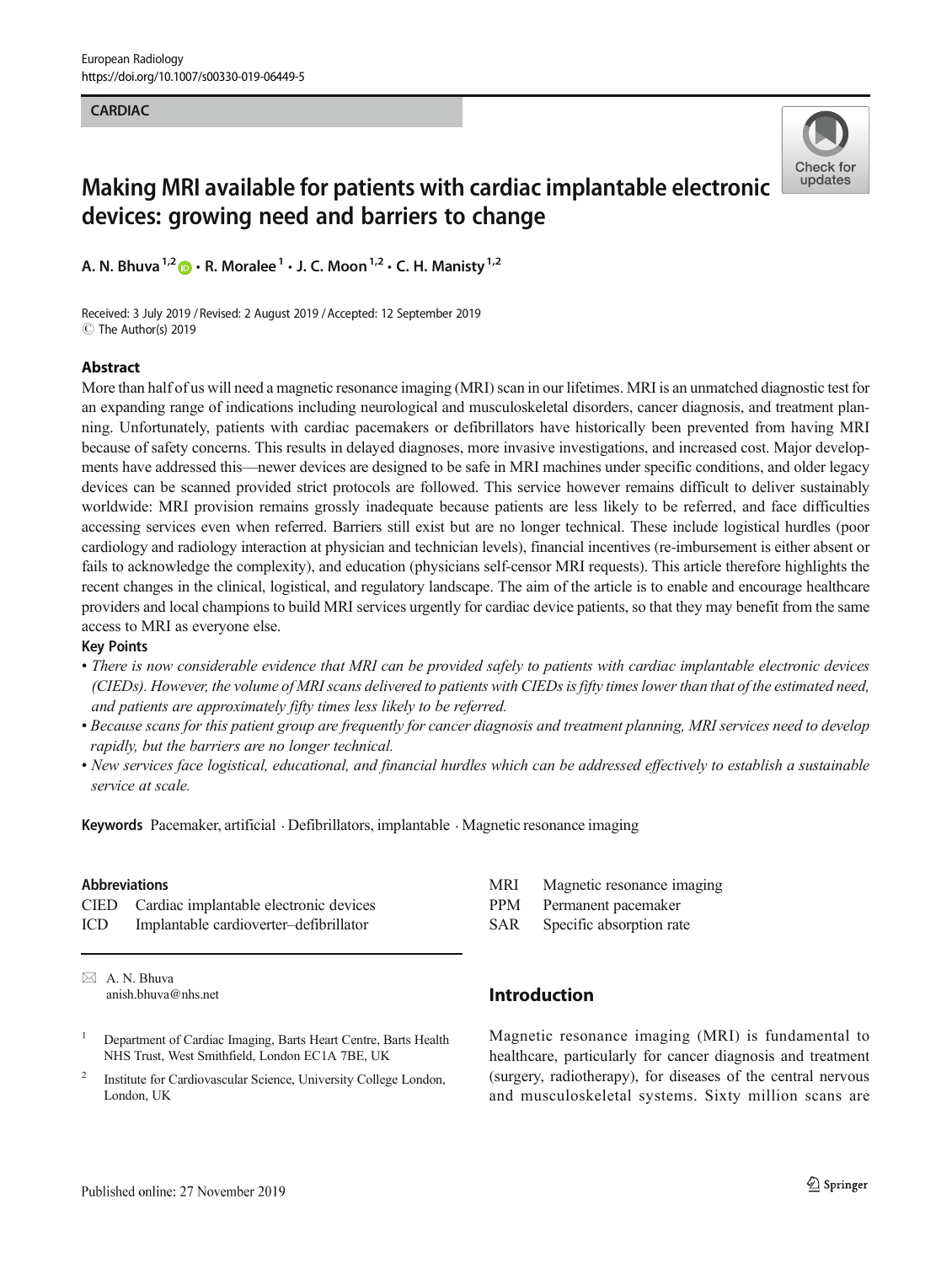<span id="page-1-0"></span>performed annually worldwide [\[1](#page-5-0)], and it is the fastest growing imaging modality at 12% annually (Fig. 1) [[2](#page-5-0)]. MRI is beginning to replace invasive biopsy for diagnosis of some cancers and is now often essential for planning of neurosurgical procedures and CyberKnife radiotherapy [[4](#page-5-0)].

However, one in 50 over the age of 75 has a permanent pacemaker (PPM) or implantable cardioverter–defibrillator (ICD)—these are collectively termed cardiac implantable electronic devices (CIEDs) [\[3](#page-5-0), [5](#page-5-0)]. Historically, MRI has been contraindicated for safety but each of these individuals has an estimated need for MRI in their lifetime of 50–75%, particu-larly because they are older and have more comorbidities [[6\]](#page-5-0). Now, technical developments have made it reasonable to perform MRI for these individuals [\[7](#page-5-0)], but provision remains grossly inadequate due to logistical difficulties. This review therefore discusses the significant non-technical barriers to developing a sustainable service.

#### Safety

Overall, MRI is an extremely safe imaging modality, with over 300 million scans performed worldwide to date [[8,](#page-5-0) [9\]](#page-5-0). There have been reported safety events in patients who did not undergo CIED reprogramming prior to an MRI scan [\[10](#page-5-0)]. Most likely, this was because radiology teams were not aware of the presence of a CIED, because it was not detected by staff or volunteered by the patient. To the authors' knowledge, there have been no deaths attributed to the performance of MRI in patients with CIEDs when performed intentionally, with the correct protocols followed. In patients with CIEDs, the risk has been attributed to the interaction between magnetic field and device components [\[11\]](#page-5-0). Adequate patient monitoring and safety procedures are therefore paramount, and so scanning guidelines for CIED patients have recently been published in the UK, Europe, and the USA [\[12](#page-5-0)–[16\]](#page-5-0).

#### New technology

To address the safety issues, an industry-wide effort was needed to develop MRI-conditional devices [\[17\]](#page-5-0). Software modifications with an "MRI mode" were introduced so reprogramming before and after scanning became straightforward and electromagnetic interference minimized. Since their approval in 2008, multiple studies and over 10,000 scans have demonstrated their safety, and are detailed elsewhere [\[7,](#page-5-0) [12\]](#page-5-0).

If an MRI-conditional generator is combined with MRIconditional leads from a different manufacturer, however, this renders the system non MRI-conditional because these components have not been tested together. Despite little clinical evidence of risk associated with non MRI-conditional leads undergoing MRI, increased perception of risk leads to difficulties with access for these patients [\[18\]](#page-5-0).

## Non MRI-conditional CIEDs

The majority of patients with CIEDs currently in situ however still have non MRI-conditional "legacy" devices implanted. The situation is rapidly changing for scanning these devices and professional guidelines are now endorsing scanning if there is a clear indication after an individual risk–benefit assessment [\[12](#page-5-0), [14](#page-5-0)]. The evidence base is large with two studies showing that the risk of scanning legacy pacemakers and defibrillators is tiny. Provided strict protocols under close medical supervision were adhered to, there have been no major events in 3600 scans where programming was performed



Fig. 1 Annual total device implant rate (red) and MRI scan provision (black) in England [[2,](#page-5-0) [3](#page-5-0)]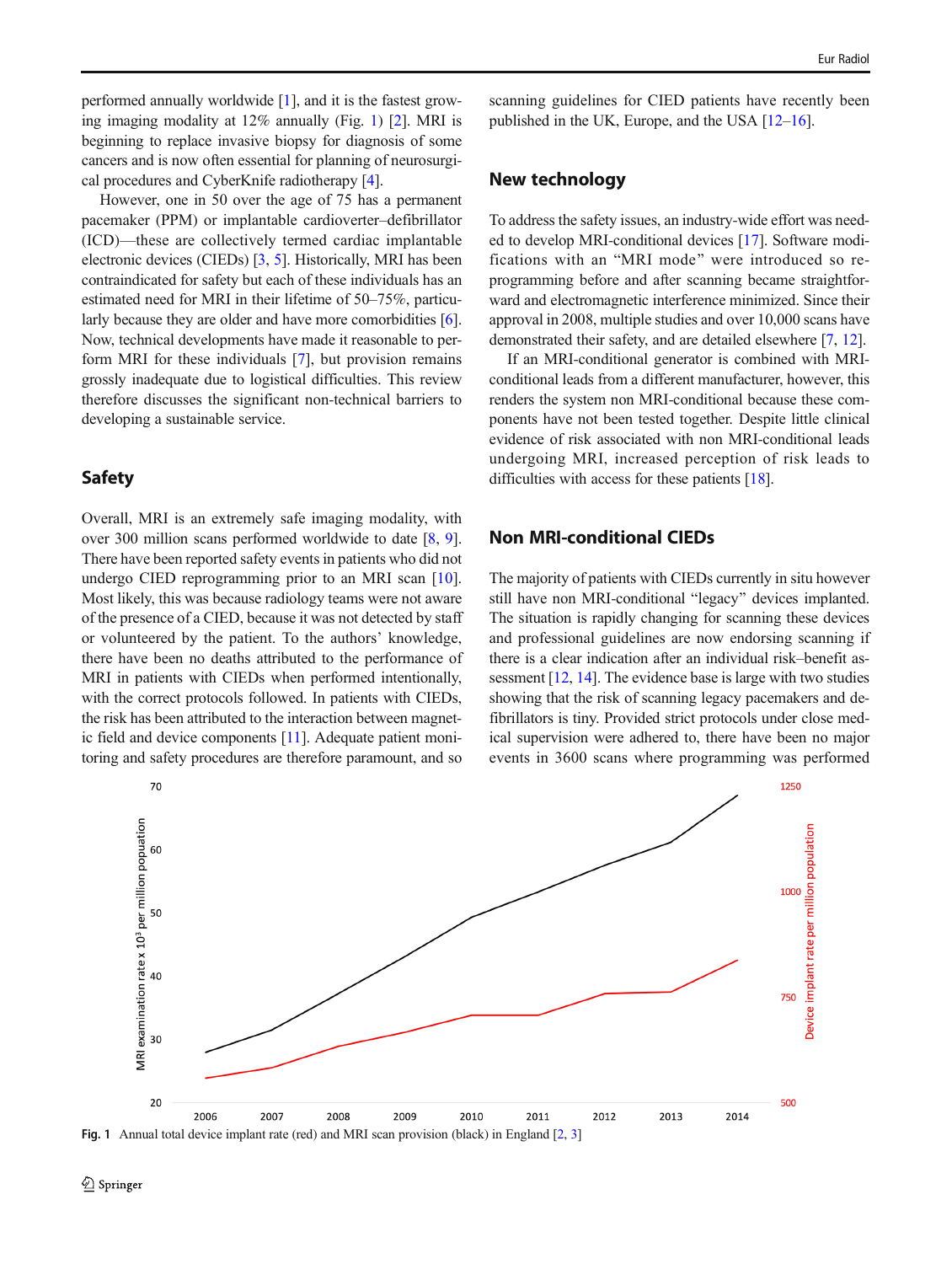correctly [\[15](#page-5-0), [16](#page-5-0)]. The risk is particularly low when compared with a major complication rate of 0.4 to 2% associated with elective laser-assisted lead extraction to replace a legacy system with an MRI-conditional CIED [\[19,](#page-5-0) [20](#page-5-0)]. In a prospective registry (the REPLACE registry), the rate of major complications among patients undergoing generator replacement with or without the placement of an additional transvenous lead was 4 to 15% [\[21](#page-5-0)]. It is however difficult to prove that MRI scanning in all circumstances is completely safe—there are an almost infinite number of lead–generator combinations that would require testing. For the patient and healthcare system, the test should be whether it is safer to scan than not to scan. Fortunately, major societies now provide protocols related to MRI scanning in patients with non MRI-conditional devices [\[12,](#page-5-0) [14,](#page-5-0) [22\]](#page-5-0).

#### Where are we at the moment?

Patients with CIEDs and clinicians however have reported severe difficulties accessing MRI scans (even for those with MRI-conditional devices), with requests often declined without clear reason [\[23](#page-5-0)]. The scale of the problem is large, but hard to quantify—requests are censored by patients and referrers, as well as by the lack of service provision. US data suggests that patients with CIEDs are between 40 and 50 times less likely to be referred for MRI than they should be, and refusal rates for non-clinical reasons (logistical/financial/ access) remain high [[24,](#page-5-0) [25\]](#page-5-0). Similar experience has been reported in Ireland, Italy, and the UK, with 73% reporting delays in receiving appointments [[26](#page-5-0)–[29](#page-5-0)]. In an Italian prospective questionnaire study, 39% of patients with CIEDs were denied MRI scans. Fifty percent of whom reported being denied because they had a CIED implanted, even though MRI-conditional [[28\]](#page-5-0).

# An ignored and growing health inequality

We start from a low level of provision, and major barriers still exist. A national audit covering 86% of hospitals in England reported there were less than 1000 scans performed annually and less than half of units will scan MRI-conditional devices [\[26\]](#page-5-0). An estimated 50,000 MRI scans are needed a year in the UK for patients with CIEDs, meaning this is a 50-fold underprovision (Supplementary Data) [\[2](#page-5-0), [3\]](#page-5-0). MRI capacity required is similar to other countries with reported data. Estimates in the USA are for 200,000 scans a year in a patient population four times the size, consistent with prospective European data [\[28,](#page-5-0) [30](#page-6-0)]. Bridging this gap would expand total MRI activity by around 2% (current annual growth for MRI services is at 12%) [[2](#page-5-0)]; however, it is likely to be offset by reduced activity in other areas.

The need is growing by  $10-15\%$  a year (Fig. [1\)](#page-1-0). Alongside increasing demand for MRI, CIED implantation is rising by 5% per year. Half of this group is aged over 65 years with increased comorbidities and therefore will rely on optimal diagnostic imaging [[5\]](#page-5-0). Because equipment to perform these scans is available in most MRI departments [\[26\]](#page-5-0), it should mean that these scans are now provided and the need is met. The focus of the remainder of the review is to understand the remaining barriers; however, it is first necessary to understand the extra logistical safety steps needed that give rise to these (Fig. 2).

#### Protocols for MRI in patients with CIEDs

Before the scan, it is necessary to check whether the CIED is indeed MRI-conditional—with both leads and generator



Fig. 2 Logistical steps to provide MRI for patients with CIEDs. Manufacturer-specific guidances are available for MRI-conditional devices available at [mrimypacemaker.com.](http://mrimypacemaker.com) At steps indicated by an asterisk symbol, follow published guidelines for Non MRI-conditional devices [[12,](#page-5-0) [16](#page-5-0)]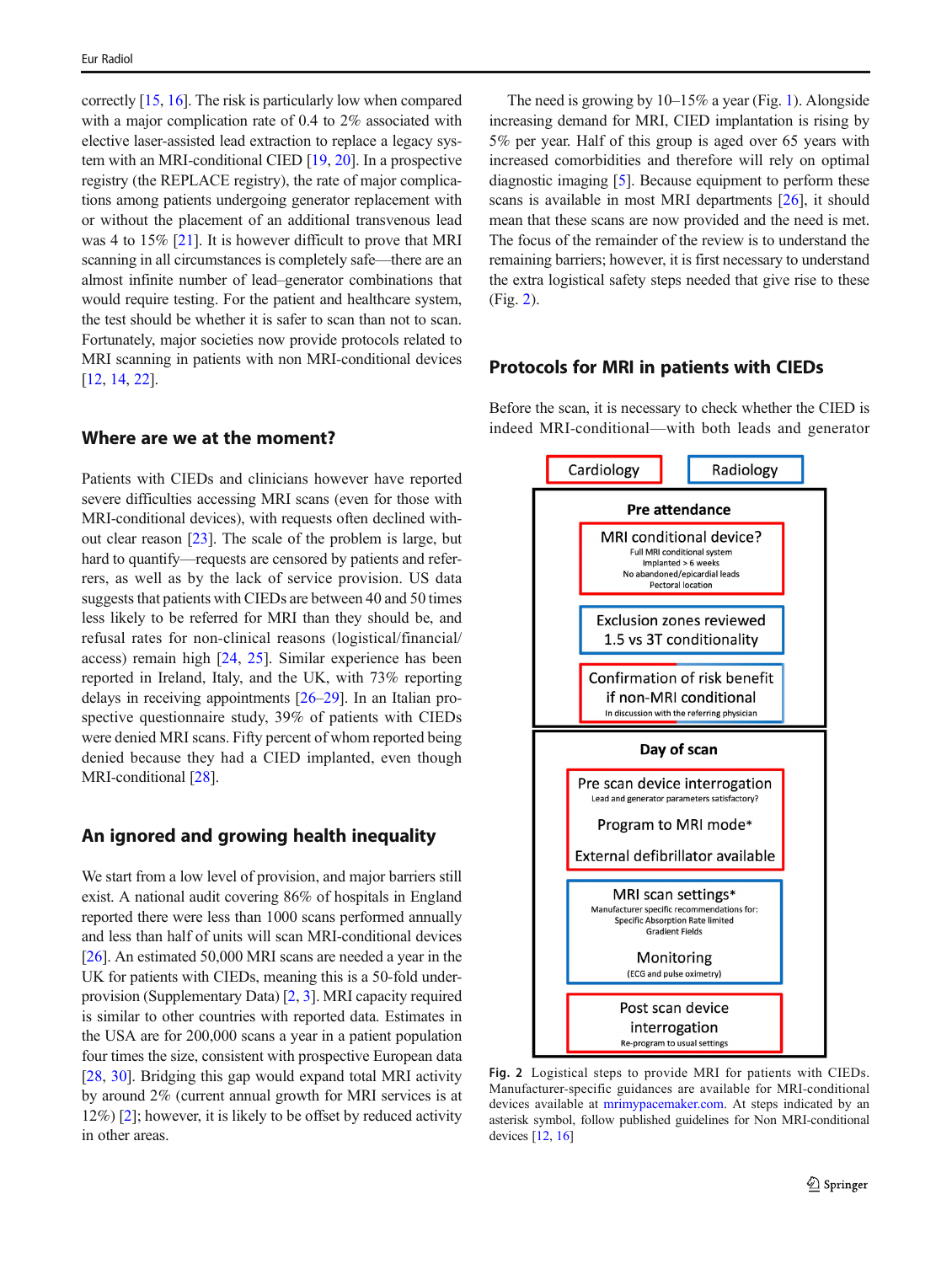comprising part of an MRI-conditional system. This can be done via referrers, patient records, device identification cards (given to the patient at the time of implantation), or the radioopaque markers on leads and pulse generators seen on chest xray. This often presents the greatest obstacle to scanning, as patients have their devices implanted in different clinical facilities to where their MRI is requested. An increasing number of patients now hold details of their device themselves, which can facilitate this process. Some older, previously non-MRIconditional leads and generators have now been retrospectively tested and approved as MRI-conditional. This means that labelling of a device as non MRI-conditional cannot be taken as a definitive, permanent categorization, potentially leading to confusion for clinicians and patients alike. Each device manufacturer offers an MRI device check tool in order to assess the suitability of an individual patient's device components to address this issue, centralized at [mrimypacemaker.](http://www.mrimypacemaker.com/) [com.](http://www.mrimypacemaker.com/) Non MRI-conditional devices require that a clear indication is established through discussions between clinicians and patient, and protocols under close supervision are followed. Increasingly, there are centers that scan almost all patients with CIEDs, meaning that the practice of checking device conditionality prior to scanning can be streamlined.

Before the scan (usually on the same day), the device is checked and programmed using a portable unit by a cardiologist or cardiac physiologist. For patients with MRI-conditional devices, this involves straightforward re-programming to "MRI-Safe" mode, and for those patients with legacy devices, this involves manual re-programming. There is also a safety checklist to identify patients deemed higher risk for undergoing MRI scanning. The presence of an epicardial or abandoned lead may be an exclusion at a particular institution, but this type of patient is not addressed by current recommendations. There is a growing understanding of the risks and risk mitigation in these scenarios, so patients are not systematically excluded [[31\]](#page-6-0). Overly rigid selection protocols may therefore cause patients more harm (from not scanning) than good.

During the scan, the patient should be monitored using both electrocardiography and pulse oximetry. An advanced cardiac life support–trained person should be present for the duration of the scan, regardless of MRI-conditionality [[12\]](#page-5-0). An external defibrillator with pacing capability should be immediately available. On MRI completion, the device must be interrogated and restored to the initial settings—either in the department or scanner side.

#### MRI scanning conditions

CIEDs are only MRI-conditional under specific controls of the MRI environment intended to lower power. This includes the region of imaging, field strength, spatial gradients, and specific absorption rate (SAR). Specific conditions can be

found in manufacturer device check tools. The use of SAR may be unreliable in the presence of a CIED, and so manufacturers are moving towards reporting a more precise measure of energy deposition, the root mean square value of the B1 field (B1+RMS) [\[32\]](#page-6-0).

#### MRI artifact

Diagnostic imaging can be limited due to metallic artifact, but this is usually restricted to cardio-thoracic scans. Artifact is related to the type and proximity of the device, being more prominent in ICDs than PPMs due to the greater off-resonance induced by the battery and high-voltage transformer. Strategies to reduce artifact generally yield interpretable results and so ensure clinical yield is high, which is particularly important for patients with ICDs [\[33](#page-6-0)]. These strategies include using spoiled gradient echo cines, shorter echo times, or wideband inversion recovery pulses for late gadolinium enhancement [\[34](#page-6-0), [35\]](#page-6-0).

# An early diagnosis makes clinical and economic sense

When MRI scans are provided for CIED patients, about a third are for acute indications and another third yield a positive cancer diagnosis [\[36](#page-6-0)]. The impact on decision-making is remarkably high [\[33](#page-6-0), [37](#page-6-0)], but is limited to the experience of a few centers [\[26](#page-5-0)]. The consequences of not performing these scans can be devastating, particularly for cancer, half of transient ischemic attacks or spinal cord compression—where delayed diagnosis and travelling great distances for an MRI scan are particularly unwarranted [\[29](#page-5-0)]. Change must therefore be implemented rapidly.

The benefit is evident both for the patient and healthcare system. Timely scanning is important for all these indications and has a financial benefit in addition to the patient care—a prompt cancer diagnosis for example saves \$5000, and an extra inpatient bed-day costs \$300 [\[38](#page-6-0), [39\]](#page-6-0). Medical bodies and health economists recognize this need [[40\]](#page-6-0), and successive reports have highlighted the clinical and financial costs of a late diagnosis [[41\]](#page-6-0).

## Barriers to scale and what we need

Referrers and service providers still perceive safety concerns. One survey assessing current practice attributed this perception to other hurdles including logistical problems, a lack of inter-disciplinary support, poor education, and reimbursement [\[26](#page-5-0)]. Reluctance to develop services has been observed in many countries [\[27\]](#page-5-0). Information to check device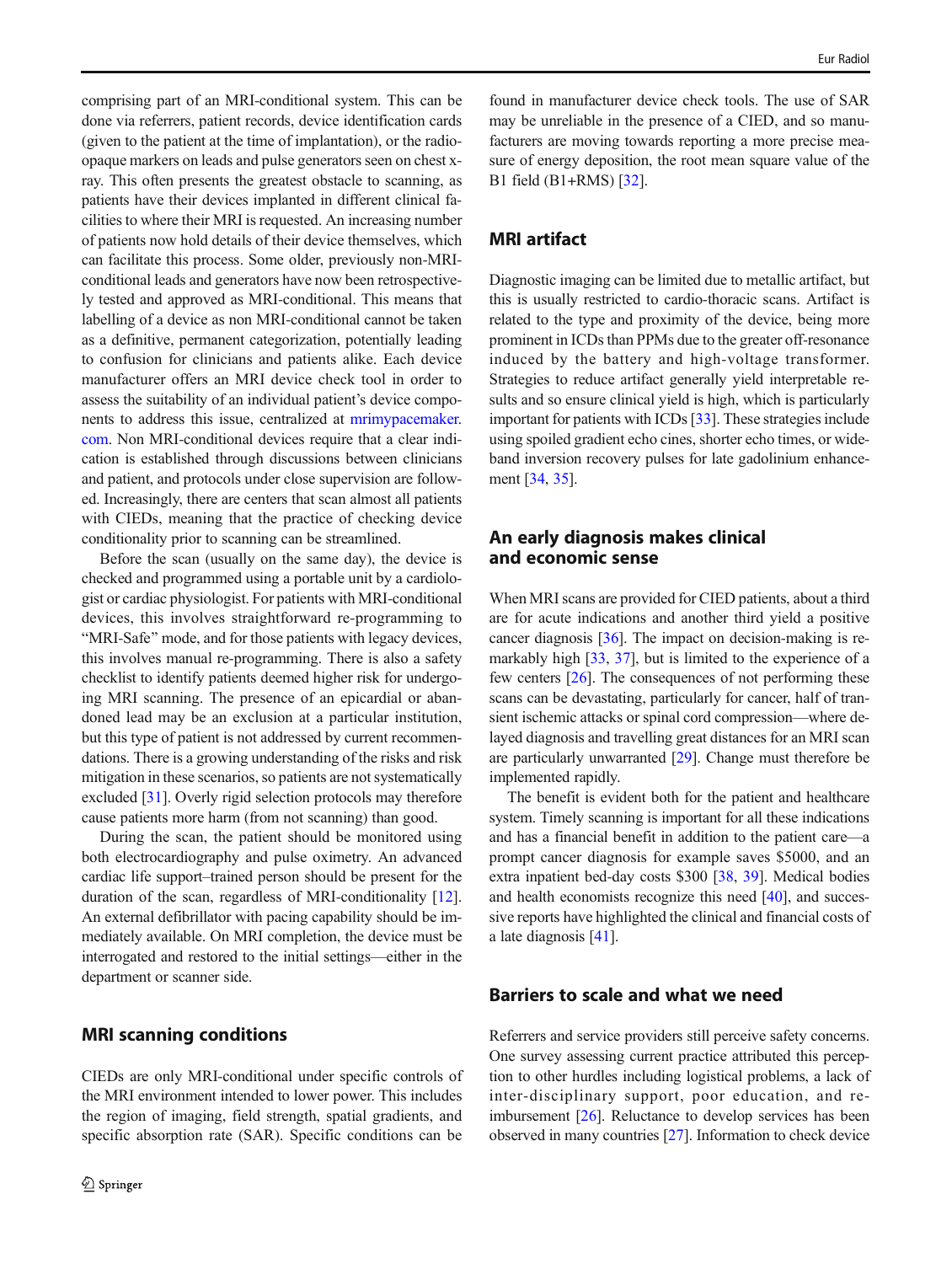compatibility is disparate and requires accessing different manufacturer guidelines and cardiology and radiology protocols. This means centers lack confidence because information is not easily accessible and adds on time to preparation and scanning. Already busy services therefore have valid concerns about managing rising demand. Many patients with legacy devices find it difficult to accept that they can undergo MRI scanning, as they have been told repetitively in the past that they can never undergo this. Re-education is therefore required at every level of an institution—from the patient to the cardiologist, as well as referring physicians/surgeons and radiology departments.

Scanner and device manufacturers are working to break down some of these barriers. The latest pacemakers can be pre-programmed days in advance to anticipate a scan and will sense the MRI environment to switch in and out of MRI-mode when the patient enters and leaves the scan room [\[42](#page-6-0)]. This avoids MRI department workflows being disrupted by reliance on cardiac device physiologists being available at the same time as the MRI. Some pacemakers have a portable hand-held activator that can be activated by the patient prescan [[42\]](#page-6-0). While this provides some flexibility, it remains necessary to interrogate devices after MRI to ensure correct function. MRI manufacturers are also introducing software packages to simplify adjustments to scanner settings [\[43](#page-6-0)]. Such technological aids are appreciated by clinicians but refining care pathways to minimize the multi-disciplinary workflow represents the larger preceding hurdle. Even when strict protocols are followed, complications are rare, making this a resource-intensive but low-yield risk reduction strategy.

Locally, it has been useful to centralize expertise in a few named individuals, including administration staff, within each department. A standardized and specific referral form that is completed by referrers prior to booking a scan helps to reduce delays. MRI scans for patients with CIEDs have also been redesigned into dedicated lists, whereby all necessary staff are present. This however involves reaching across standard silos of practice in a hospital, but facilitates easy decisionmaking and improving confidence (particularly at the early stages of setting up a service) [[29\]](#page-5-0).

#### Current progress

It will soon be indefensible not to provide this service, and 2018 represented a year of policy change. The Centers for Medicare and Medicaid Services recently changed funding guidance for non MRI-conditional CIEDs and now states there is sufficient evidence for the coverage of MRI in CIEDs that do not have FDA labelling, unless there is a fractured or abandoned lead [[44\]](#page-6-0). The UK Royal College of Radiology and British Cardiovascular Society released a joint statement recognizing the need to develop more services [[45\]](#page-6-0).

The statement acknowledges the devastating consequences of not undergoing MRI and the growing health inequality. This represents high-level consensus to develop new working practices and partnerships and should de-risk hospitals from establishing new services. Legal ambiguity however still remains a problem. As noted by the German Cardiac and Roentgen Societies, apportioning responsibility between radiology and cardiology departments can make establishing interdisciplinary services complex [\[46\]](#page-6-0). In Italy, contradicting laws both implicitly allow and explicitly forbid MRI scanning in this setting at the same time [\[23](#page-5-0)].

Remarkably, hospitals frequently implant an MRIconditional CIED, spending the extra money but do not offer to scan it. Cardiology standards are now addressing this, beginning to explicitly ask CIED implantation centers to ensure pacing support for MRI units [\[47](#page-6-0)]. The 2018 British Heart Rhythm Society Standards for Implantation and Follow-up of Cardiac Rhythm Devices state: "Each device centre must ensure that they have agreements and arrangements in place that allow their patient's access to MRI scanning. Patients should not be denied access to MRI scanning because of lack of these arrangements or resource.^ Implementing an MRI service for CIED patients is therefore now an imperative for radiology and cardiology practices. An important next step will be to establish billing arrangements that recognize the scan complexity.

## Conclusion

Clinical demand for MRI in patients with these devices is high; however, provision remains poor. Change must now be rapid to resolve this for patients who need diagnosis and treatment planning of otherwise terminal pathology. Addressing this will require education of clinicians, referrers, and patients alongside strategies for streamlining workflows, improving re-imbursement, and developing new collaborations.

Funding information AB is supported by a doctoral research fellowship from the British Heart Foundation (FS/16/46/32187). JCM and CM are directly and indirectly supported by the University College London Hospitals, NIHR Biomedical Research Centre and Biomedical Research Unit at Barts Hospital, respectively.

#### Compliance with ethical standards

Guarantor The scientific guarantor of this publication is Dr Charlotte Manisty.

Conflict of interest The authors of this manuscript declare no relationships with any companies, whose products or services may be related to the subject matter of the article.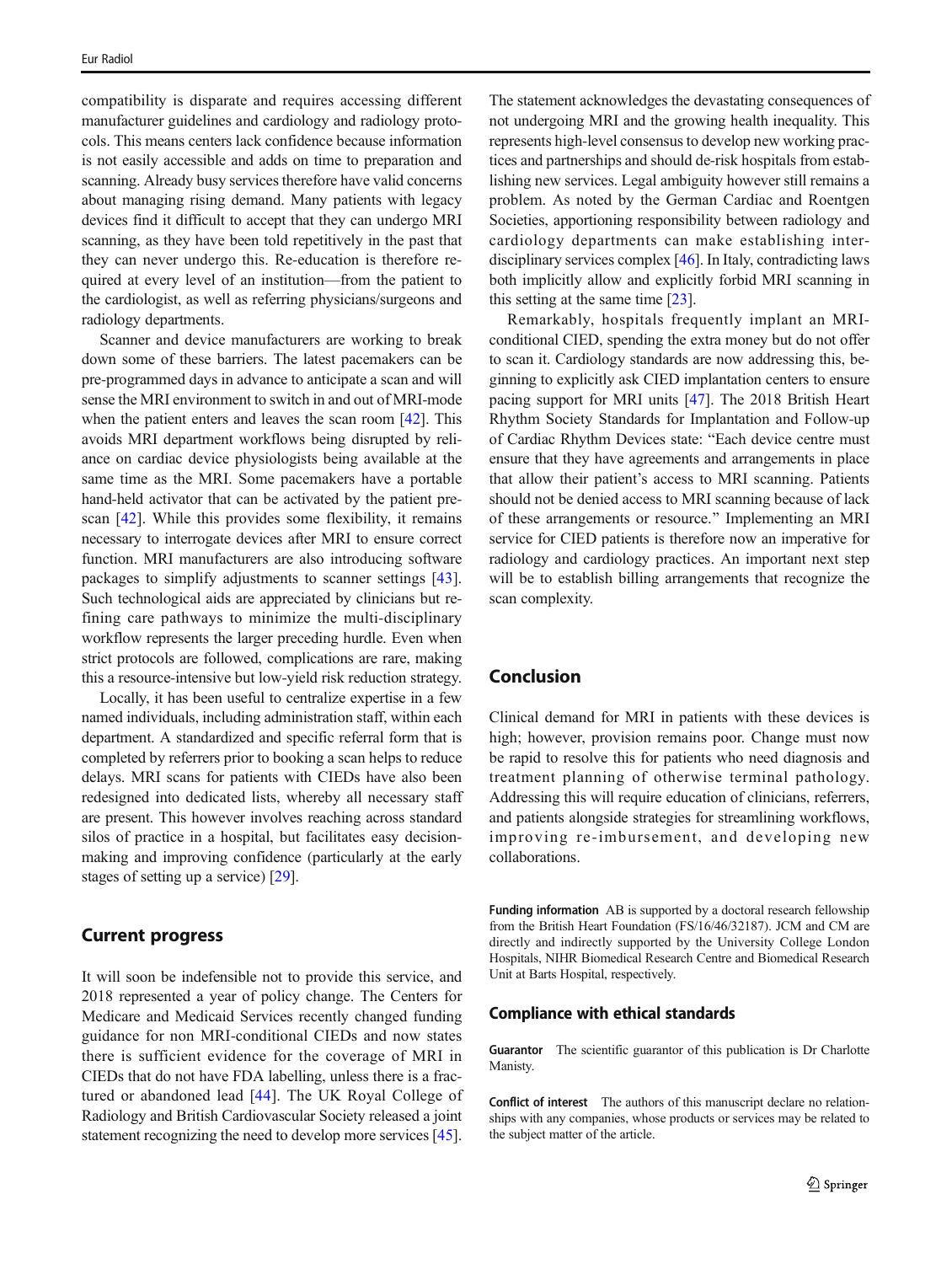<span id="page-5-0"></span>Statistics and biometry No complex statistical methods were necessary for this paper.

Informed consent No informed consent required.

Ethical approval Institutional Review Board approval was not required because this is a review article.

#### **Methodology**

• observational

• performed at one institution

Open Access This article is distributed under the terms of the Creative Commons Attribution 4.0 International License (http:// creativecommons.org/licenses/by/4.0/), which permits unrestricted use, distribution, and reproduction in any medium, provided you give appropriate credit to the original author(s) and the source, provide a link to the Creative Commons license, and indicate if changes were made.

## References

- 1. Sutton R, Kanal E, Wilkoff BL et al (2008) Safety of magnetic resonance imaging of patients with a new Medtronic EnRhythm MRI SureScan pacing system: clinical study design. Trials. 9(1):68
- 2. NHS England Operational Information for Commissioning. Diagnostic imaging dataset. Available via: National Health Service. Available via: <https://did.hscic.gov.uk>. Accessed 23 June 2017
- 3. National Institute of Cardiovascular Outcome Research (2016) National Audit of Cardiac Rhythm Management Devices. Available via: [http://www.bhrs.com/audit.](http://www.bhrs.com/audit) Accessed 22 June 2017
- 4. Ahmed HU, El-Shater Bosaily A, Brown LC et al (2017) Diagnostic accuracy of multi-parametric MRI and TRUS biopsy in prostate cancer (PROMIS): a paired validating confirmatory study. Lancet. 389(10071):815–822
- 5. Bradshaw PJ, Stobie P, Knuiman MW, Briffa TG, Hobbs MST (2014) Trends in the incidence and prevalence of cardiac pacemaker insertions in an ageing population. Open Heart 1(1):e000177
- 6. Kalin R, Stanton M (2005) Current clinical issues for MRI scanning of pacemaker and defibrillator patients. Pacing Clin Electrophysiol 28(4):326–328
- 7. Muthalaly RG, Nerlekar N, Ge Y, Kwong RY, Nasis A (2018) MRI in patients with cardiac implantable electronic devices. Radiology. 289(2):281–292
- 8. Lohrke J, Frenzel T, Endrikat J et al (2016) 25 years of contrastenhanced MRI: developments, current challenges and future perspectives. Adv Ther 33(1):1–28
- 9. Ainslie M, Miller C, Brown B, Schmitt M (2014) Cardiac MRI of patients with implanted electrical cardiac devices. Heart. 100(5): 363–369
- 10. Irnich W, Irnich B, Bartsch C, Stermann W, Gufler H, Weiler G (2005) Do we need pacemakers resistant to magnetic resonance imaging? Europace. 7(4):353–365
- 11. Roguin A, Zviman MM, Meininger GR et al (2004) Modern pacemaker and implantable cardioverter/defibrillator systems can be magnetic resonance imaging safe: in vitro and in vivo assessment of safety and function at 1.5 T. Circulation. 110(5):475–482
- 12. Indik JH, Gimbel JR, Abe H et al (2017) 2017 HRS expert consensus statement on magnetic resonance imaging and radiation exposure in patients with cardiovascular implantable electronic devices. Heart Rhythm 14(7):e99–e151
- 13. Lowe MD, Plummer CJ, Manisty CH, Linker NJ (2015) Safe use of MRI in people with cardiac implantable electronic devices. Heart. 101(24):1950–1953
- 14. Brignole M, Angelo A, Baron-Esquivias G et al (2013) 2013 ESC guidelines on cardiac pacing and cardiac resynchronization therapy. Eur Heart J 34(29):2281–2329
- 15. Nazarian S, Hansford R, Rahsepar AA et al (2017) Safety of magnetic resonance imaging in patients with cardiac devices. N Engl J Med 377(26):2555–2564
- 16. Russo RJ, Costa HS, Silva PD et al (2017) Assessing the risks associated with MRI in patients with a pacemaker or defibrillator. N Engl J Med 376(8):755–764
- 17. Kabil J, Belguerras L, Trattnig S, Pasquier C, Felblinger J, Missoffe A (2016) A review of numerical simulation and analytical modeling for medical devices safety in MRI. Yearb Med Inform 33:152–158
- 18. Shah AD, Morris M, Hirsh D et al (2018) Magnetic resonance imaging safety in nonconditional pacemaker and defibrillator recipients: a meta-analysis and systematic review. Heart Rhythm 15(7): 1001–1008
- 19. Wazni O, Epstein LM, Carrillo RG et al (2010) Lead extraction in the contemporary setting: the LExICon study: an observational retrospective study of consecutive laser lead extractions. J Am Coll Cardiol 55(6):579–586
- 20. Jones SO IV, Eckart RE, Albert CM, Epstein LM (2008) Large, single-center, single-operator experience with transvenous lead extraction: outcomes and changing indications. Heart Rhythm 5(4): 520–525
- 21. Poole JE, Gleva MJ, Mela T et al (2010) Complication rates associated with pacemaker or implantable cardioverter-defibrillator generator replacements and upgrade procedures: results from the REPLACE registry. Circulation. 122(16):1553–1561
- 22. Cruypeninck Y, Dubourg B, Michelin P et al (2017) Pacemakers and MRI: a protocol in line with international guidelines and approved by the SFICV (French Society of Cardiovascular Imaging). Diagn Interv Imaging 98(3):203–215
- 23. Maglia G, Curnis A, Brieda M et al (2015) Assessing access to MRI of patients with magnetic resonance-conditional pacemaker and implantable cardioverter defibrillator systems. J Cardiovasc Med (Hagerstown) 16(10):715
- 24. Truven Health (2015) Commercial and Medicare database analysis. Available via: [http://www.medtronic.com/us-en/healthcare](http://www.medtronic.com/us-en/healthcare-professionals/mri-surescan/implantable-cardiac-devices.html)[professionals/mri-surescan/implantable-cardiac-devices.html](http://www.medtronic.com/us-en/healthcare-professionals/mri-surescan/implantable-cardiac-devices.html). Accessed 23 June 2017
- 25. Nazarian S, Reynolds MR, Ryan MP, Wolff SD, Mollenkopf SA, Turakhia MP (2016) Utilization and likelihood of radiologic diagnostic imaging in patients with implantable cardiac defibrillators. J Magn Reson Imaging 43(1):115–127
- 26. Sabzevari K, Oldman J, Herrey AS, Moon JC, Kydd AC, Manisty C (2017) Provision of magnetic resonance imaging for patients with "MR-conditional" cardiac implantable electronic devices: An unmet clinical need. Europace. 19(3):425–431
- 27. Murray AS, Gilligan PJ, Bisset JM, Nolan C, Galvin JM, Murray JG (2018) Provision of MR imaging for patients with cardiac implantable electronic devices (CIEDs): a single-center experience and national survey. Ir J Med Sci. [https://doi.org/10.1007/s11845-](https://doi.org/10.1007/s11845-018-1922-y) [018-1922-y](https://doi.org/10.1007/s11845-018-1922-y)
- 28. Celentano E, Caccavo V, Santamaria M et al (2017) Access to magnetic resonance imaging of patients with magnetic resonanceconditional pacemaker and implantable cardioverter defibrillator systems: results from the Really ProMRI study. Europace 20(6): 1001–1009
- 29. Bhuva AN, Feuchter P, Hawkins A et al (2019) MRI for patients with cardiac implantable electronic devices-simplifying complexity with a 'one-stop' service model. BMJ Qual Saf 0:1–6